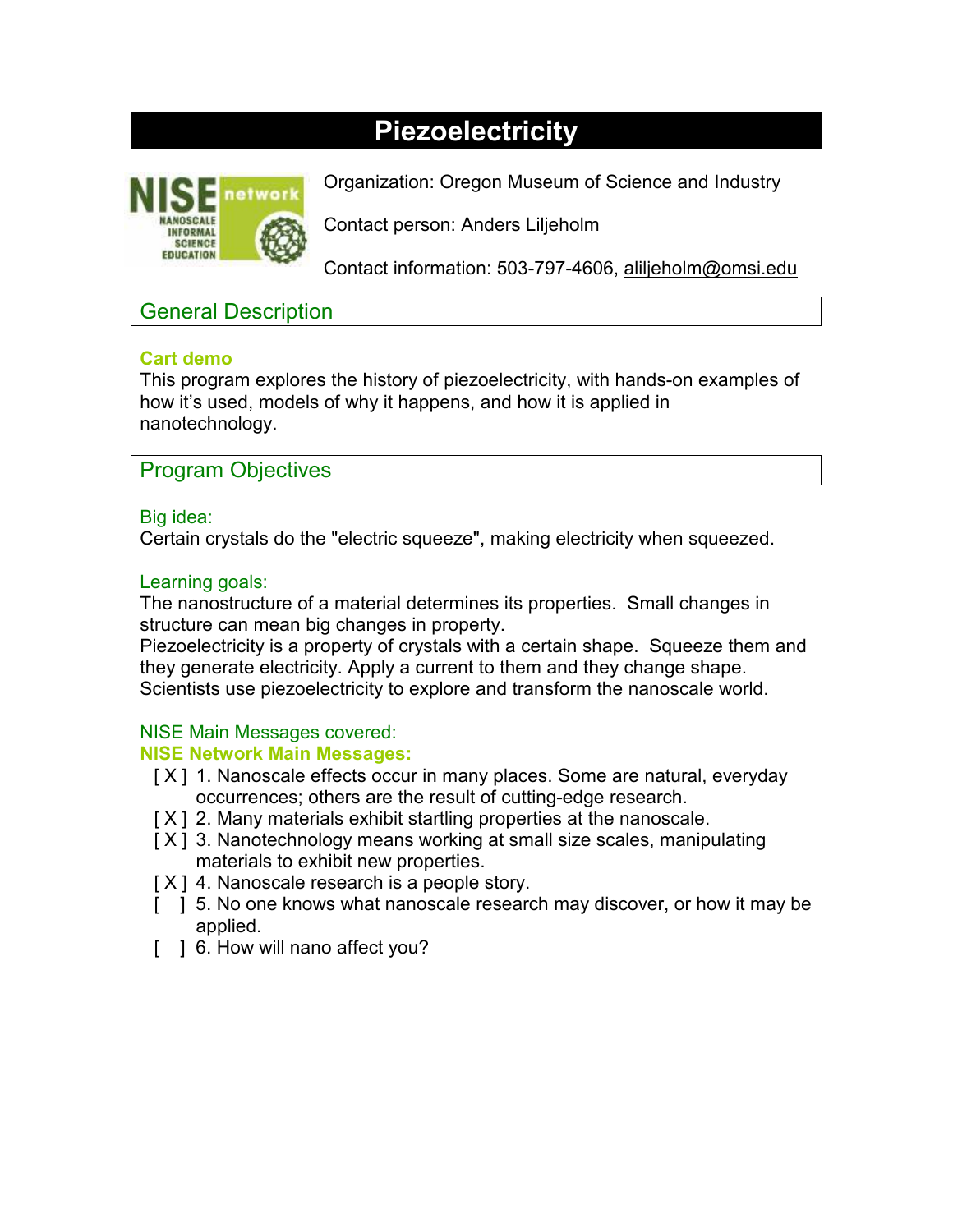# Piezoelectricity

## **Table of Contents**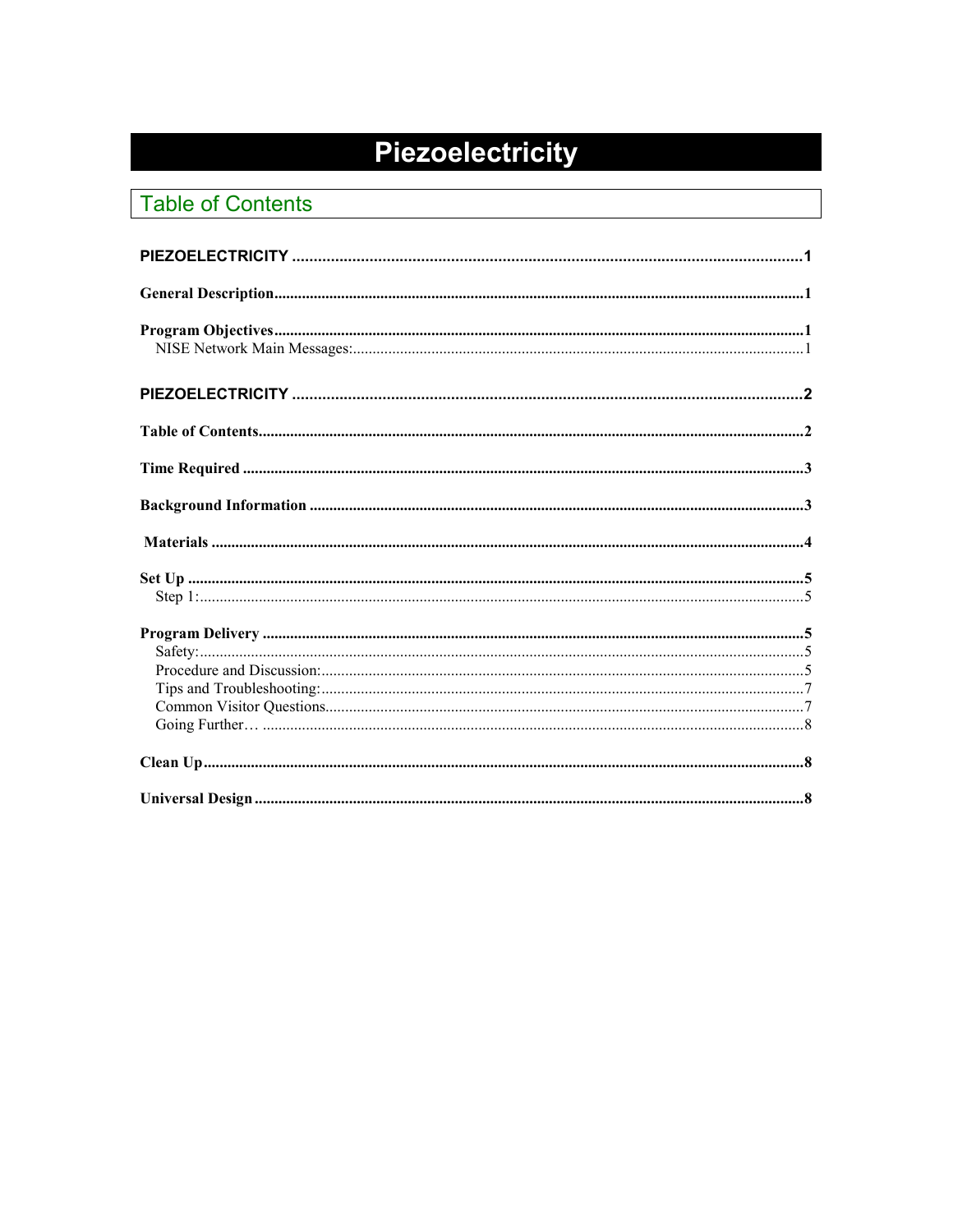| <b>Time Required</b>          |            |           |  |  |
|-------------------------------|------------|-----------|--|--|
| Set-up                        | Program    | Clean Up  |  |  |
|                               |            |           |  |  |
| 5 minutes                     | 15 minutes | 5 minutes |  |  |
| <b>Background Information</b> |            |           |  |  |

## **Definition of terms**

*Nano* is the scientific term meaning one-billionth. (1/1,000,000,000) It comes from a Greek word meaning "dwarf."

A *nanometer* is one one-billionth of a meter. One inch equals 25.4 million nanometers. A sheet of paper is about 100,000 nanometers thick. A human hair measures roughly 50,000 to 100,000 nanometers across. Your fingernails grow one nanometer every second.

(Other units can also be divided by one billion. A single blink of an eye is about one-billionth of a year. An eyeblink is to a year what a nanometer is to a yardstick.)

*Nanoscale* refers to measurements of 1 – 100 nanometers. A virus is about 70 nm long. A cell membrane is about 9 nm thick. Ten hydrogen atoms are about 1 nm.

At the nanoscale, many common materials exhibit unusual properties, such as remarkably lower resistance to electricity, or faster chemical reactions.

*Nanotechnology* is the manipulation of material at the nanoscale to take advantage of these properties. This often means working with individual molecules.

*Nanoscience, nanoengineering* and other such terms refer to those activities applied to the nanoscale. "Nano," by itself, is often used as short-hand to refer to any or all of these activities.

## **Program-specific background**

*Piezoelectricity* (pee-EH-zoh-EL-ek-TRIS-ih-TEE) comes from the Greek word "piezo," which means "squeeze." Piezoelectric materials generate electricity when squeezed, and they expand or twist when electrified.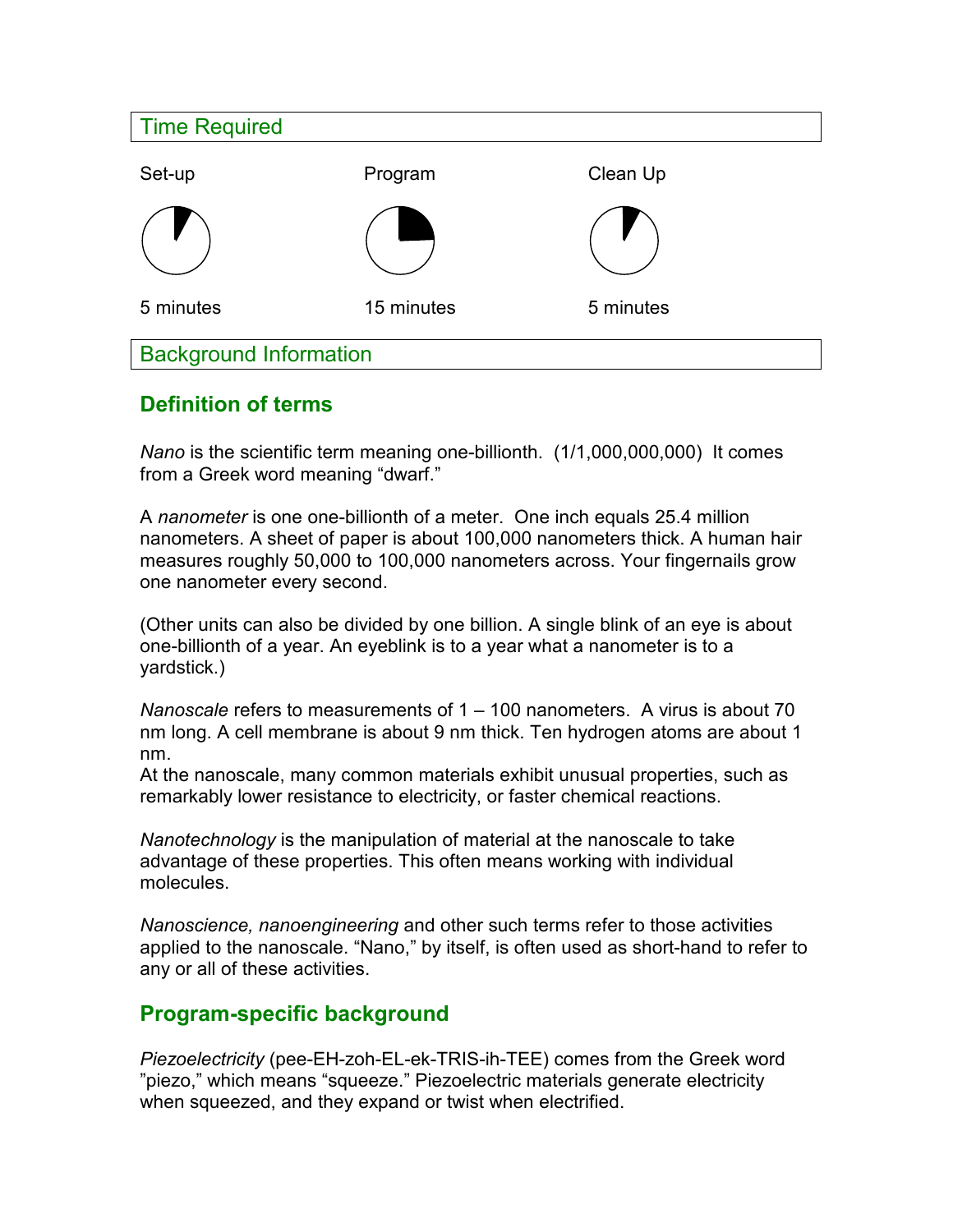Many substances can be piezoelectric, if they've got the right shape. Salt, sugar, quartz and other common substances can form piezo crystals. The material is relatively unimportant; what matters is the crystal structure.

Very different behaviors arise from different structures. Diamonds behave differently from nanotubes or graphite, even though they're all carbon crystals. The different behavior comes from the fact that they have different structures.

Piezoelectric crystals act the way they do because of *asymmetry*. A piezoelectric crystal is off-balance—it has more atoms on one side that the other. When the crystal is squeezed, the imbalance increases, creating an electric charge. If you connect both sides of the crystal in a circuit, you can generate an electric current.

Pierre Curie and his brother Jacques first discovered piezoelectricity in the 1880s. It has since been used in many everyday objects.

The piezoelectric nature of quartz is used in digital clocks and watches, as well as gas stove lighters. Some kinds of inkjet printers use piezoelectric crystals to squeeze ink out of tiny tubes. Many cheap buzzers and musical gadgets use piezo speakers to make sound.

*Carbon nanotubes*, long molecular tubes of carbon atoms that are nanometers in diameter, are also piezoelectric, and many nanotechnologies move using piezoelectric mechanisms. Carbon nanotubes on the tip of an Atomic Force Microscope can also enhance the resolution of the image. In fact, all nanoscale microscopes use ceramic piezoelectric mechanisms to move the sample for viewing. The Scanning Tunneling Microscope, invented by Gerd Binnig and Heinrich Rohrer, was the first to resolve atomic sized structures.

## **Materials**

Musical greeting card Piezo transducer Quartz crystal



Crystal models (Available at www.indigo.com. Note: The buckyball kit can be made into a nanotube or graphite, but not a diamond. Only the diamond kit models carbon bonding accurately enough to make a diamond structure.) One diamond kit One quartz model Two buckyball kits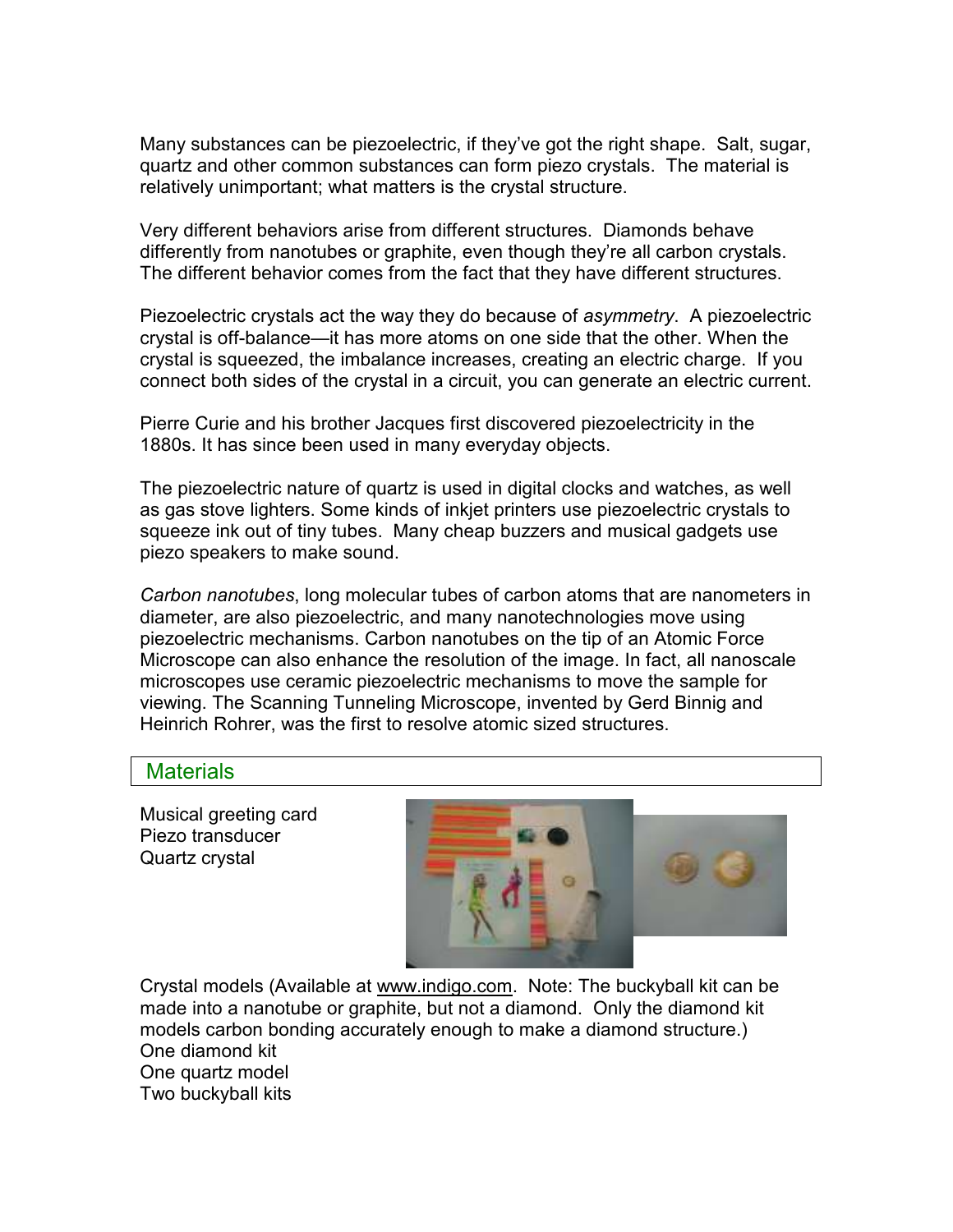http://www.indigo.com/models/gphmodel/diamond-model-M.html http://www.indigo.com/models/gphmodel/buckyball-model-M.html http://www.indigo.com/models/gphmodel/quartz-model-M.html



Barbecue lighter



Powerpoint or printed pictures (AFM images, applications of piezoelectricity, faces of pioneers)

Syringe Bucket Water (You can add food coloring to make it look like ink)

Black tube with sparker



**Time: 5 minutes** 

## **Step 1:**

Set out all supplies.

The very first time you do the demo, you will have to assemble your molecular models, which will take about 30 minutes.

Program Delivery

**Time: 15 minutes** 

## **Safety:**

Don't use the piezo sparker around any flammable material.

The molecular models are a potential choke hazard for small children.

## **Procedure and Discussion:**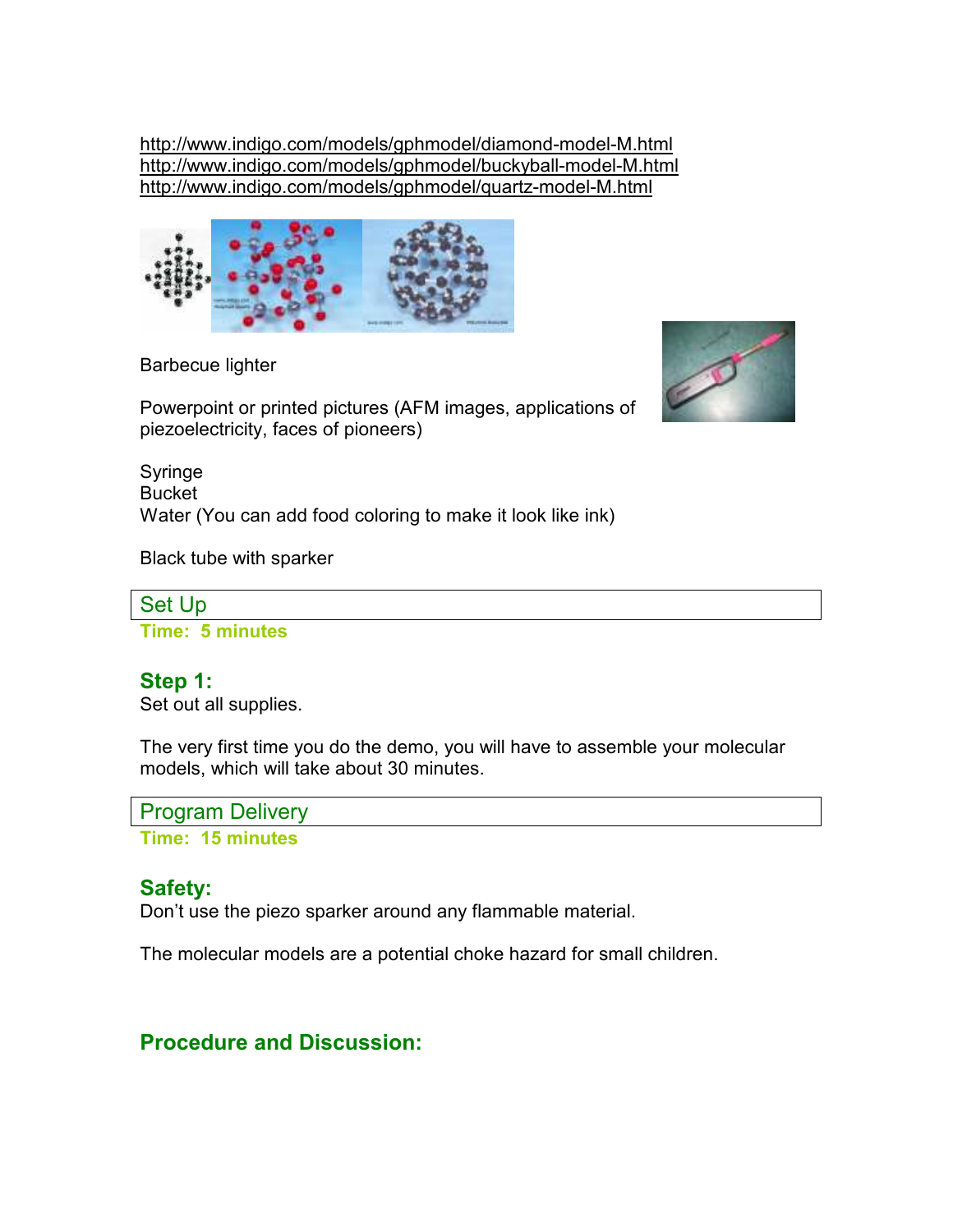Everything is made of tiny bits of matter called *atoms*. The way the atoms line up determines how a substance acts.

**[Show the 3 carbon models.]**These models represent three different substances. Each is made of the same kinds of atoms--carbon--but the carbon atoms are arranged in different ways.

For example, here's graphite and here's diamond. Both are pure carbon. One is soft and black, while the other is clear and the hardest stuff on Earth. In diamonds, the carbon atoms form crystals with a very regular pattern, but in graphite the atoms slide around in big sheets. Pencil lead and diamonds are made of the same stuff, but arranged in different ways. Feel how the model of the diamond crystal is strong—it doesn't jiggle much--but the graphite model slides around. **[Let visitors feel diamond and graphite models.]** 

This model represents a molecule called a Buckyball. It's also made entirely of carbon atoms, arranged it a sphere. It's very smooth.

Now, if I take a sheet of graphite molecules and roll them into a tiny tube, they take on a new property. They do The Electric Squeeze. They become *piezoelectric.* Piezoelectric is a big word, but it just means that the tube makes electricity when we squeeze it. Pierre Curie discovered The Electric Squeeze.

Lots of different atoms can do The Electric Squeeze, not just carbon. It depends on how the atoms are arranged. **[Show the quartz and quartz model.]** This is a quartz crystal. And this is a model of the crystal. Quartz is made of silicon and oxygen. It also does The Electric Squeeze. If you squeeze quartz, it makes electricity. To see why, watch what happens when I squeeze the model. You can see the atoms bunch up on one side. If you hook up a wire to a piece of quartz and squeeze it, it would release the electrons from all those bunched-up atoms and create an electric current.

In this black tube, we have a quartz crystal that you can squeeze, and you can see the electricity. Try it! **[Let the visitors press on the sparker button, then show them the grill lighter.]** This lighter uses the same type of crystal to make electricity. When you squeeze on it, it makes a spark.

The Electric Squeeze also works backwards! If you squeeze it, it makes electricity. If you run electricity through the crystal, it stretches. **[Show the visitors the sample piezo transducer.]** There's a slice of crystal in here. There's another piezo crystal inside the greeting card. When you open the card, a battery sends pulses of electricity to the crystal, making it vibrate. Here, you can feel it. **[Hand card to visitors.]** Piezo crystals are also used in digital watches.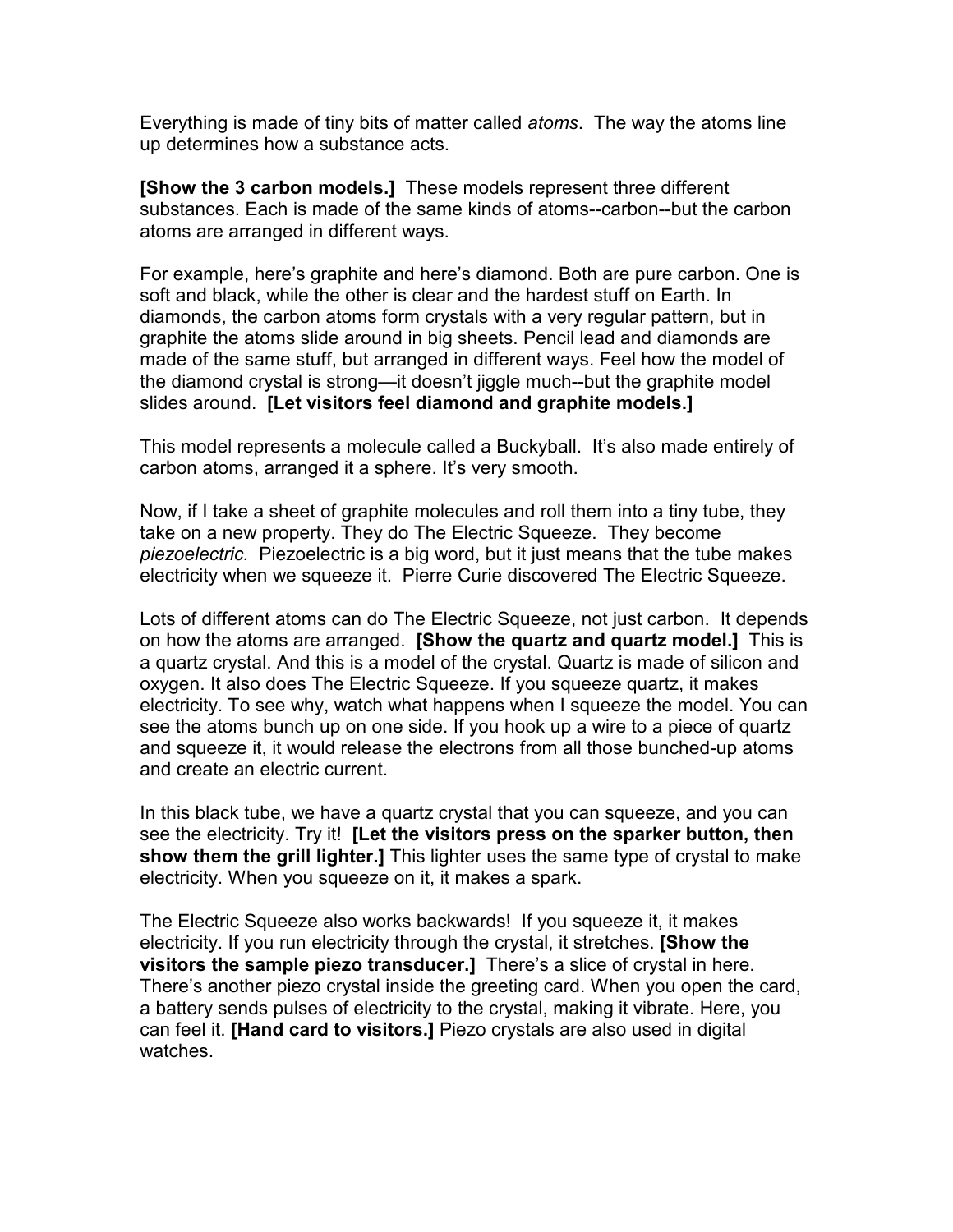One kind of inkjet printer uses piezoelectric crystals. **[Show visitors syringe, filled with colored water.]** Let's say this syringe is an ink cartridge. When I push on the pluger, ink squirts out. **[Shoot water into bucket.]** Now, that much ink coming out all at once would make a big mess. What we need is a way to release ink in tiny, precise amounts, one drop at a time. Engineers have made tiny valves at the tips of ink cartridges that open and close with piezo crystals. Electrical current forces the crystals to expand a tiny bit, which squeezes out a single drop of ink.

Binnig and Rohrer won the Nobel Prize for figuring out that if you run a tiny amount of electricity through a piezo crystal, it will expand a tiny bit. All of the atoms in the crystal stretch apart a tiny amount, so the length of the crystal increases the distance of just a few atoms. **[Stretch the quartz model.]** We can use these crystals to make a microscope that can measure individual atoms. **[Show AFM images.]** We can see how the atoms line up on a piece of tape, or a butterfly, or even a virus.

And, we can even use piezoelectric crystals to move individual atoms around and build things, one atom at a time. We're just starting to figure out how to make things this way. But remember--how you build things can change how they work. Remember the diamond and the graphite? Both were made of carbon atoms, but they have very different properties. As we learn how to manipulate atoms, we may be able to build material with the specific properties we want. We're beginning to have the technology to turn pencil lead into diamonds. Or into other new materials that have new properties.

Do you have any questions?

## **Tips and Troubleshooting:**

The piezo sparker is very exciting, and can be broken by enthusiastic visitors. OMSI tried making a piezo transducer that you could feel click once, but the phenomenon is so small that you can't feel it unless it's vibrating continuously.

Another simple demonstration of structure-dependent properties can be done by holding hands with a visitor in different ways. If you hold each other's wrists simply, you have a fairly weak structure. You could carry a third person, but not easily. But if you lock hands to make a "four hand seat carry", you can carry someone quite far.

Pictures of the two-hand carry and the four hand seat carry can be seen at: http://en.wikibooks.org/wiki/Adventist\_Youth\_Honors\_Answer\_Book/Health\_and Science/Print\_version#c. Two-handed and four-handed seats

Other piezo devices can add to the demo. Musical birthday candles play cheesy sounding tunes: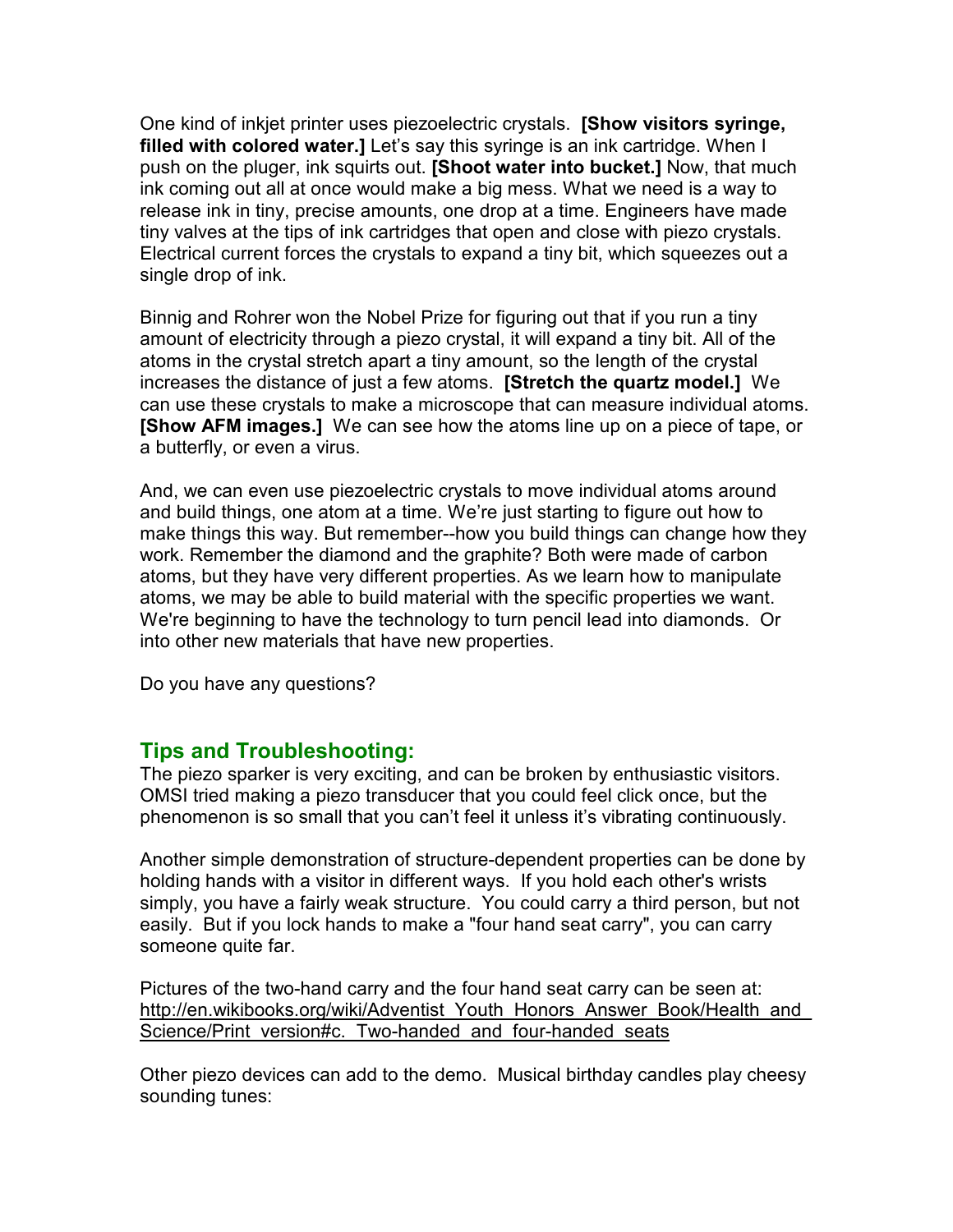#### http://www.prettypartyplace.com/unique-1968.html

Powering a light or even just moving a needle by squeezing a crystal would be awesome.

## **Common Visitor Questions**

#### **How do digital watches use piezo crystals?**

Small crystals of quartz in a digital watch act the same way a pendulum does in a grandfather clock. A crystal of a certain size will vibrate at a particular frequency, just like a pendulum of a certain length will always swing at a certain rate. The computer in the digital watch counts the vibrations of the quartz crystal to know how much time has passed.

#### http://electronics.howstuffworks.com/quartz-watch2.htm

#### **Is a piezoelectric spark the same thing as Life Savers lighting up in the dark?**

Not exactly. *Triboluminesence*, the phenomenon that causes Wint-O-green Life Savers to make sparks of light, is related to piezoelectricity, but it works in a different way.

Again, it involves crystals. But rather than being squeezed, the sugar crystals in Life Savers give off ultraviolet light when they are split or cracked. We can't see UV light, but the chemicals that give Wintergreen Life Savers their flavor convert the UV into visible light.

(Cutting a diamond can also produce triboluminesence. But as we noted, diamonds are not piezoelectric.)

http://pages.towson.edu/ladon/wg/candywww.htm

According to Wikipedia, the Ute of Colorado made rattles filled with quartz which would light up when shaken in the dark. http://en.wikipedia.org/wiki/Piezoelectricity

#### **Are the atoms really the color we see in the slides?**

No. Atoms have no color. Color is a property of light, and atoms are smaller than a wave of light. We add false color to pictures of atoms to make it easier to look at, or to highlight specific information.

#### **Do crystal radios use piezoelectricity?**

No. While early radios did use a crystal to receive radio signals, the crystal acted as a diode, and had nothing to do with piezoelectrical properties.

## **Going Further…**

Good brief introduction to piezo materials: http://www.piezomaterials.com/